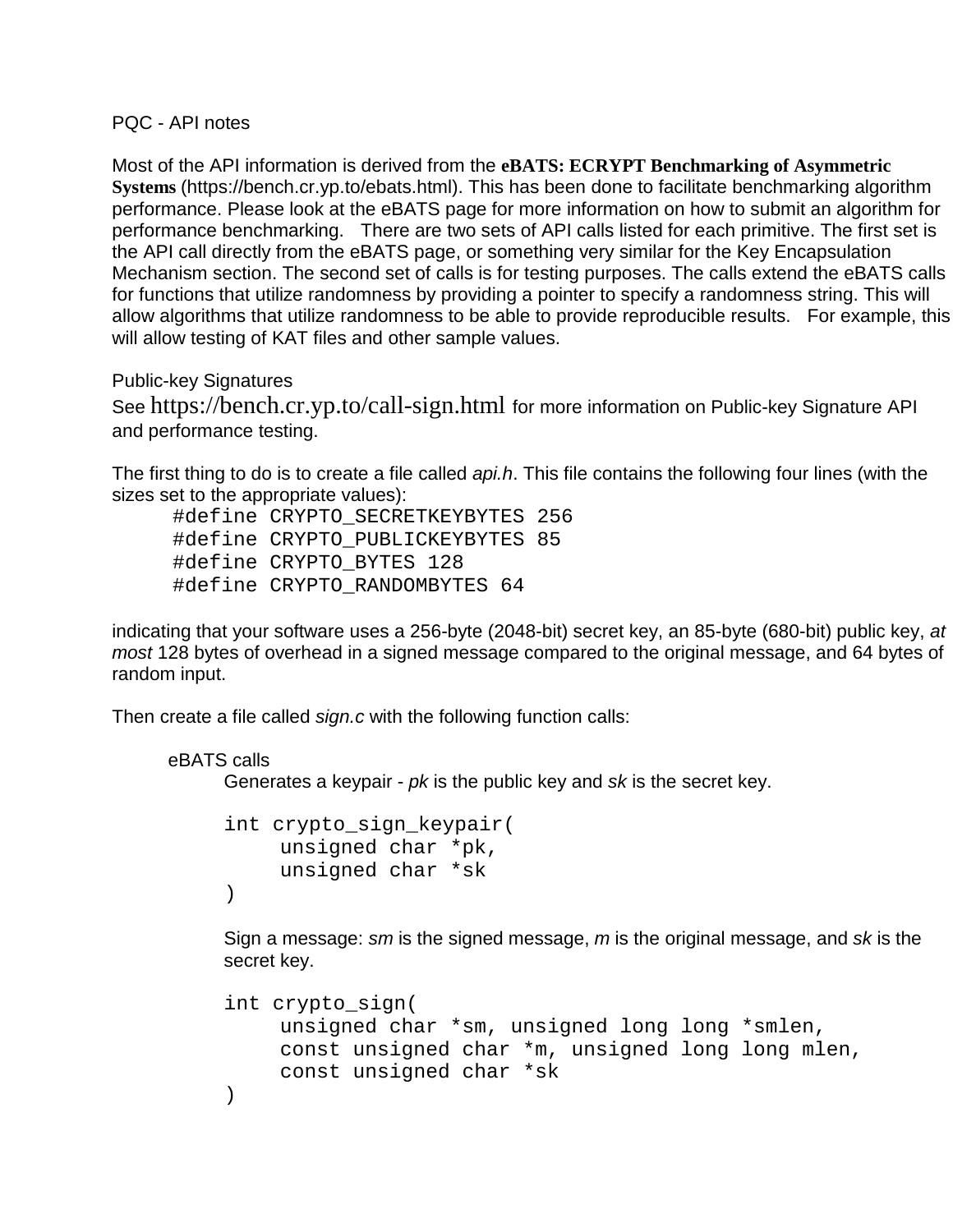Verify a message signature: *m* is the original message, *sm* is the signed message, *pk* is the public key.

```
int crypto_sign_open(
         const unsigned char *m, unsigned long long *mlen,
         const unsigned char *sm, unsigned long long smlen,
         const unsigned char *pk
     \lambdaKAT calls
    int crypto_sign_keypair_KAT(
         unsigned char *pk,
         unsigned char *sk,
         const unsigned char *randomness
     )
    int crypto_sign_KAT(
         unsigned char *sm, unsigned long long *smlen,
         const unsigned char *m, unsigned long long mlen,
         const unsigned char *sk,
         const unsigned char *randomness
    )
```
## Public-key Encryption

See https://bench.cr.yp.to/call-encrypt.html for more information on Public-key Encryption API and performance testing.

The first thing to do is to create a file called *api.h*. This file contains the following four lines (with the sizes set to the appropriate values):

 #define CRYPTO\_SECRETKEYBYTES 256 #define CRYPTO\_PUBLICKEYBYTES 64 #define CRYPTO\_BYTES 48 #define CRYPTO\_RANDOMBYTES 64

indicating that your software uses a 256-byte (2048-bit) secret key, a 64-byte (512-bit) public key, *at most* 48 bytes of overhead in an encrypted message compared to the original message, and 64 bytes of random input.

Then create a file called *encrypt.c* with the following function calls:

## eBATS calls

Generates a keypair - *pk* is the public key and *sk* is the secret key.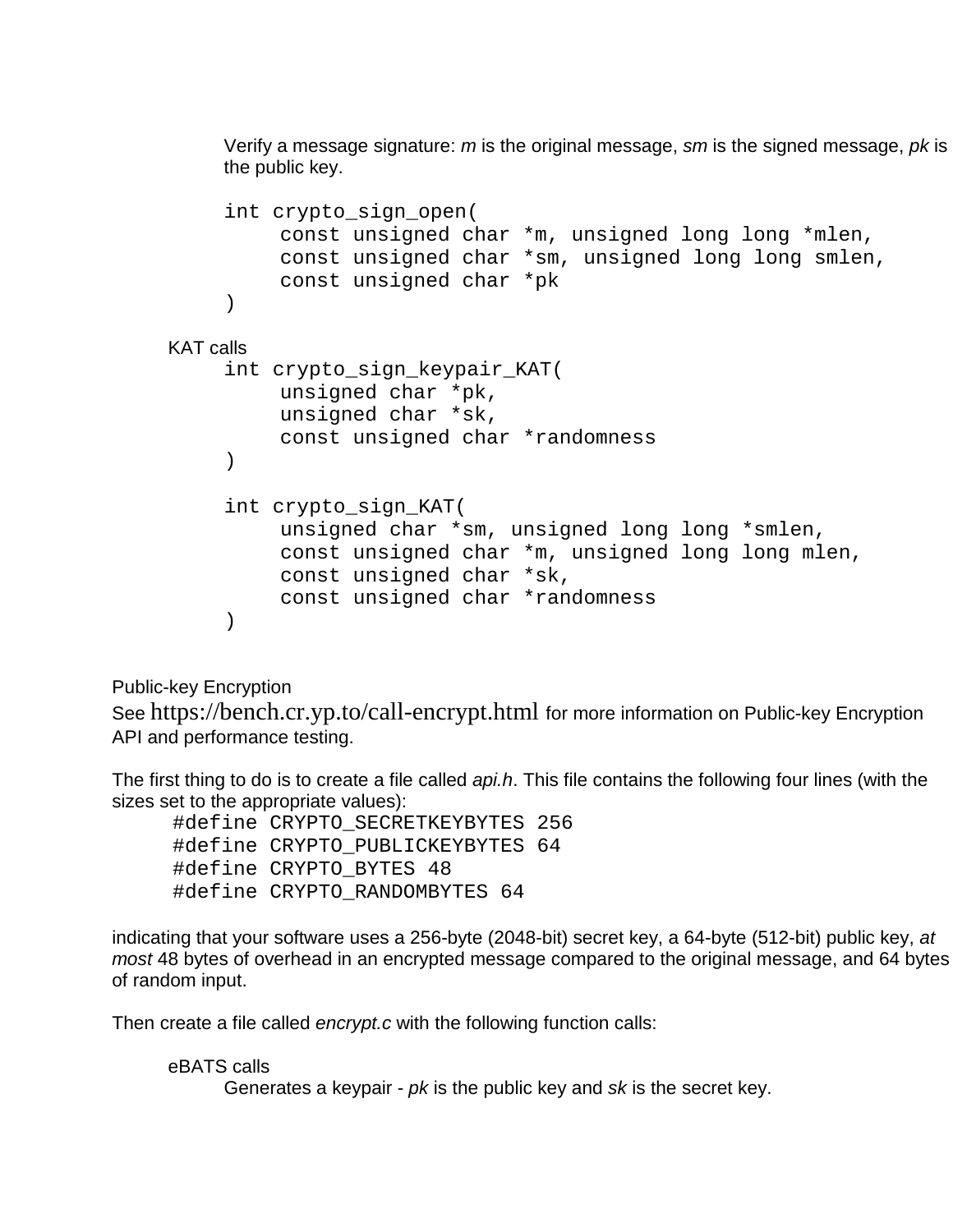```
int crypto_encrypt_keypair(
     unsigned char *pk,
     unsigned char *sk
\left( \right)
```
Encrypt a plaintext: *c* is the ciphertext, *m* is the plaintext, and *pk* is the public key.

```
int crypto_encrypt(
    unsigned char *c, unsigned long long *clen,
    const unsigned char *m, unsigned long long mlen,
    const unsigned char *pk
\left( \right)
```
Decrypt a ciphertext: *m* is the plaintext, *c* is the ciphertext, and *sk* is the secret key.

```
int crypto_encrypt_open(
    unsigned char *m, unsigned long long *mlen,
    const unsigned char *c, unsigned long long clen,
    const unsigned char *sk
\lambda
```

```
KAT calls
```

```
int crypto_encrypt_keypair_KAT(
    unsigned char *pk,
    unsigned char *sk,
    const unsigned char *randomness
\lambdaint crypto_encrypt_KAT(
    unsigned char *c, unsigned long long *clen,
    const unsigned char *m, unsigned long long mlen,
    const unsigned char *pk,
    const unsigned char *randomness
)
```
Key Encapsulation Mechanism (KEM)

The calls in the eBATS specification do not meet the calls specified in the call for algorithms. However, attempts were made to match the specifications for the other algorithms.

The first thing to do is to create a file called *api.h*. This file contains the following four lines (with the sizes set to the appropriate values):

 #define CRYPTO\_SECRETKEYBYTES 192 #define CRYPTO\_PUBLICKEYBYTES 64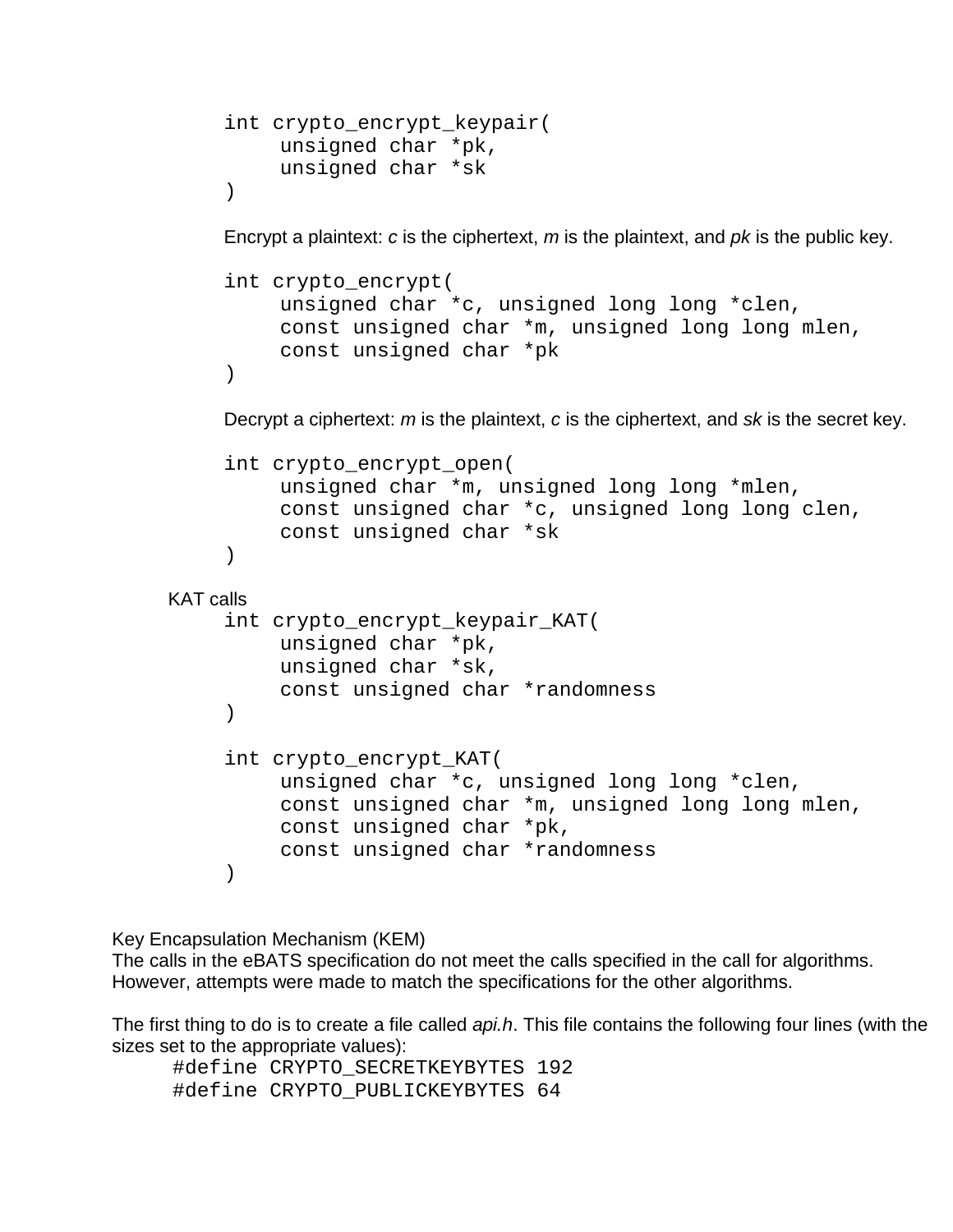#define CRYPTO\_BYTES 64 #define CRYPTO\_CIPHERTEXTBYTES 128 #define CRYPTO\_RANDOMBYTES 64

indicating that your software uses a 192-byte (1536-bit) secret key, a 64-byte (512-bit) public key, a 64-byte (512-bit) shared secret, at most a 128-byte (1024-bit) ciphertext, and 64 bytes of random input.

Then create a file called *kem.c* with the following function calls:

eBATS-like calls

Generates a keypair - *pk* is the public key and *sk* is the secret key.

```
int crypto_kem_keygenerate(
     unsigned char *pk,
     unsigned char *sk
\left( \right)
```
Encapsulate - *pk* is the public key, *ct* is a key encapsulation message (ciphertext), *ss* is the shared secret.

```
int crypto_kem_encapsulate(
    unsigned char *ct,
    unsigned char *ss,
    const unsigned char *pk
)
```
Decapsulate - *ct* is a key encapsulation message (ciphertext), *sk* is the private key, *ss* is the shared secret

```
int crypto_kem_decapsulate(
    unsigned char *ss,
    const unsigned char *ct,
    const unsigned char *sk
)
```
## KAT calls

```
int crypto_kem_keygenerate_KAT(
     unsigned char *pk,
     unsigned char *sk,
     const unsigned char *randomness
\left( \right)
```